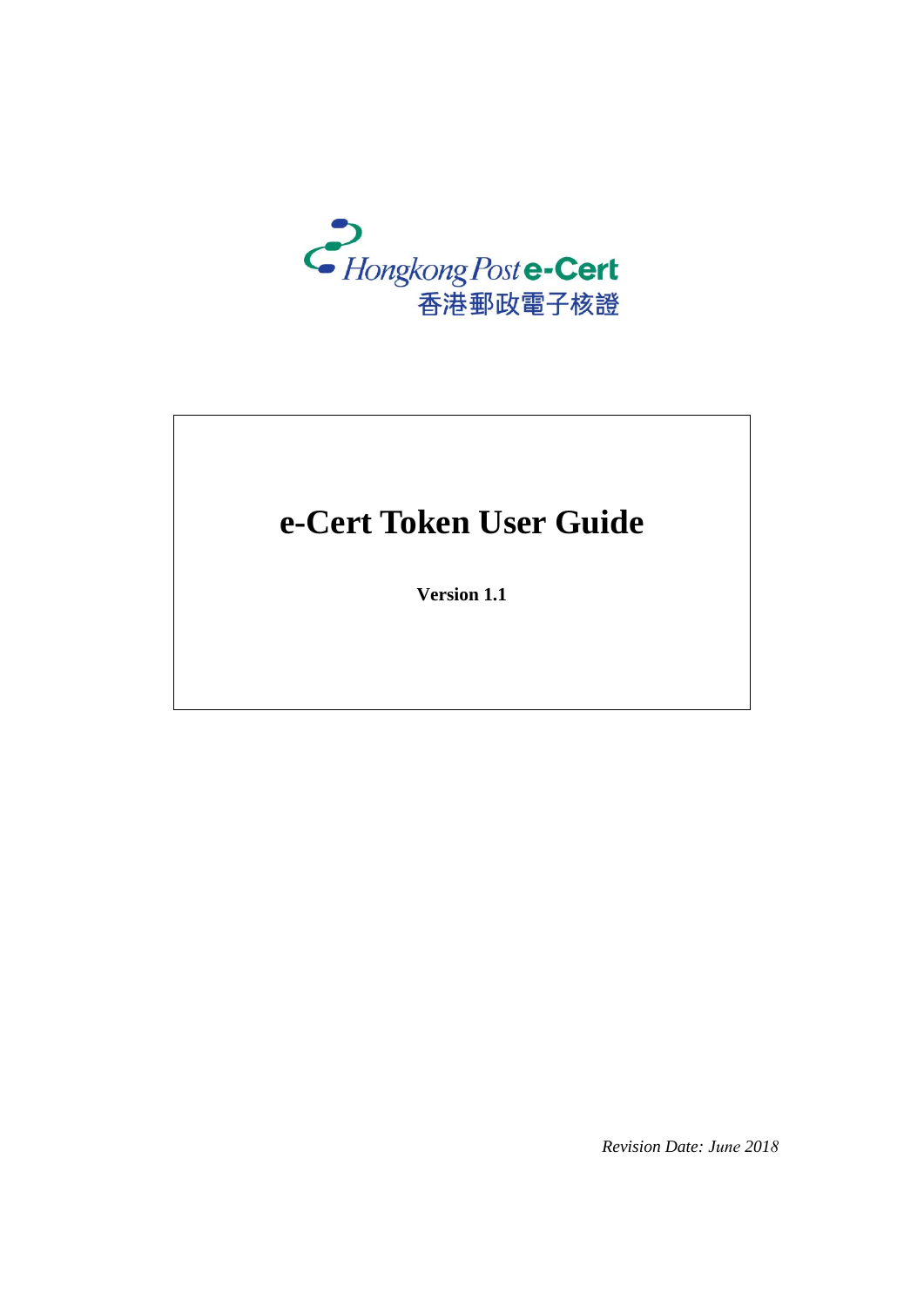## **Table of Content**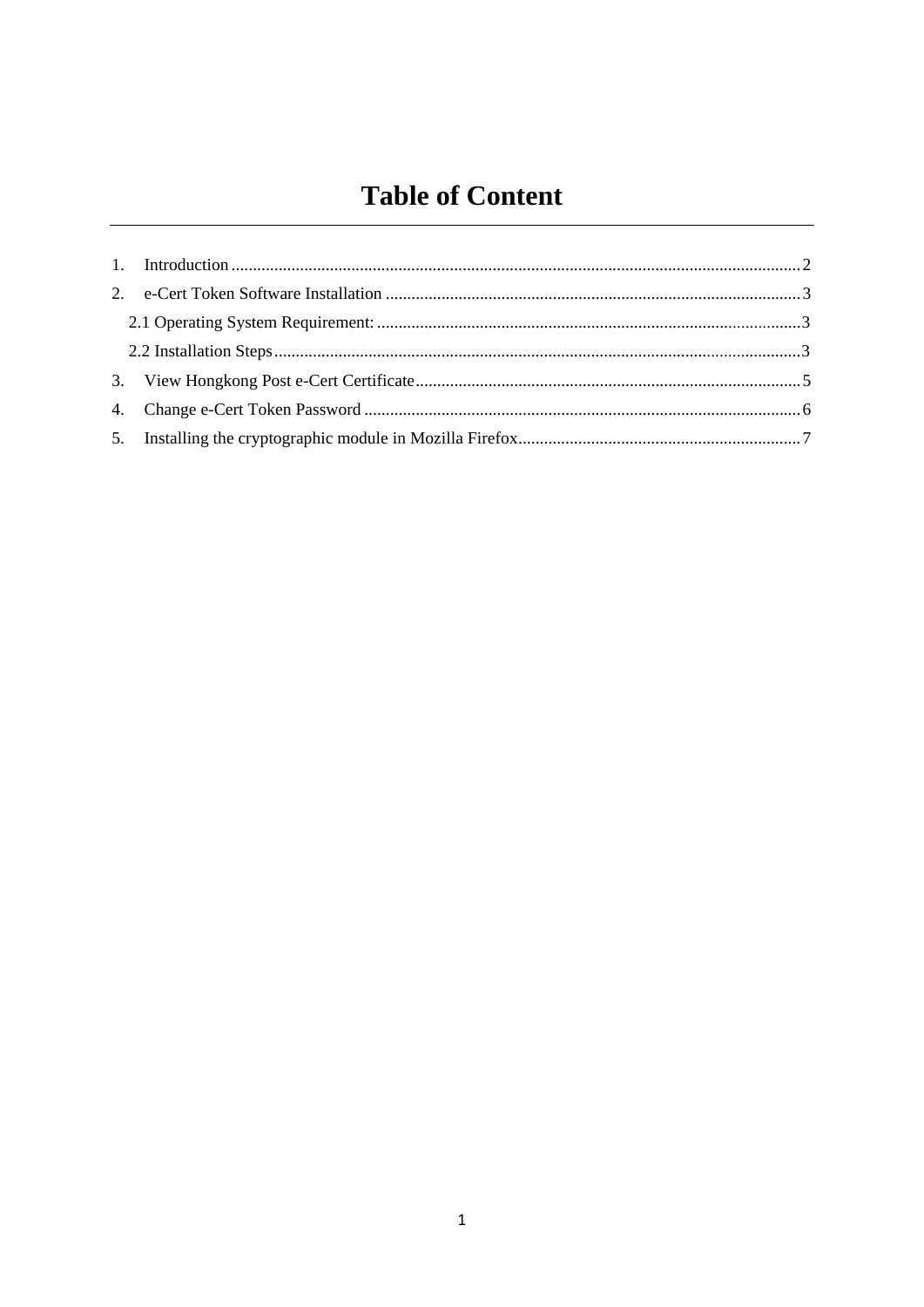### **1. Introduction**

e-Cert Token is designated PKCS#11 compatible e-Cert Storage Medium for issuance of the e-Cert (Personal) with "Mutual Recognition" Status and e-Cert (Organisational) with "Mutual Recognition" Status. Subscriber can follow this user manual to view the e-cert details and to change e-Cert Token password.

This user manual provides steps for Subscribers on using the Hongkong Post e-Cert Token and the following items are required:

- a. Hongkong Post e-Cert PIN Envelope.
- b. CD containing the software, "SafeNet Authentication Client".

For enquiries, please call Hongkong Post Certification Authority hotline on 2921 6633 or email to [enquiry@](mailto:enquiry@eCert.gov.hk)eCert.gov.hk.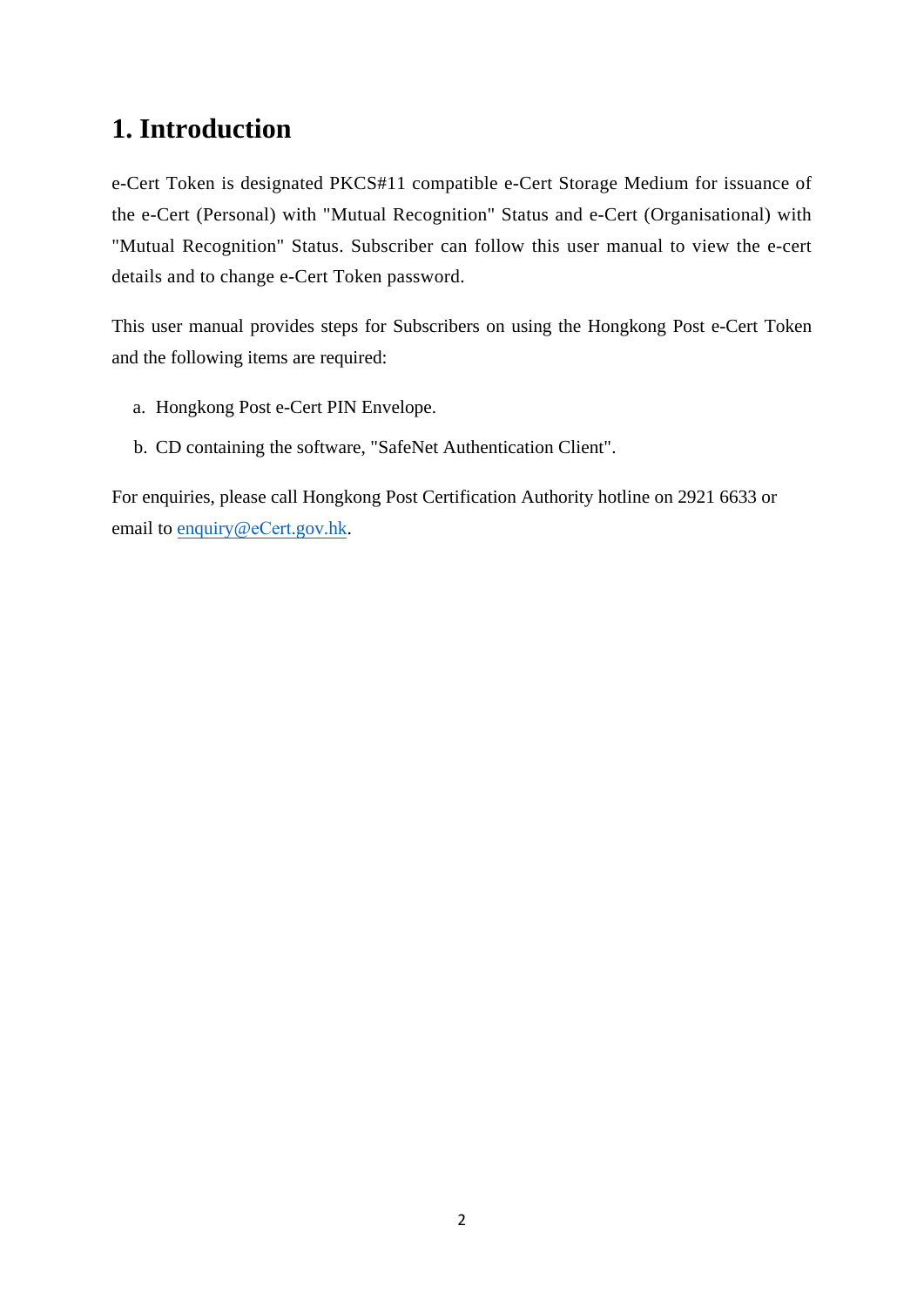### **2. e-Cert Token Software Installation**

### **2.1 Operating System Requirement:**

Windows Vista SP2 (32-bit, 64-bit) Windows Server 2008 R2 SP1 (32-bit, 64-bit) Windows Server 2008 SP2 (32-bit, 64-bit) Windows Server 2012 and 2012 R2 (64-bit)

Windows 7 SP1 (32-bit, 64-bit) Windows 8 (32-bit, 64-bit) Windows 8.1 (32-bit, 64-bit) Windows 10 (32-bit, 64-bit)

**SafeNet Authentication Client** must be installed before use of **e-Cert Token**.

**Note**: Windows 10/ 8/ 7 or Vista users must log on as an administrator account to install the software successfully. To know how to log on as an administrator, contact your system administrator.

#### **2.2 Installation Steps**

- 1) Log on as an administrator.
- 2) Close all applications.
	- a) Uninstall all old version of SafeNet Authentication Client (if any).
	- b) Insert CD into CD-ROM drive, and select the installer file *SafeNet Authtication Client-x32-10.2.msi* (for 32-bit) or *SafeNet Authtication Client-x64-10.2.msi* (for 64-bit).
- 3) Click *Next*.



*(Installation requires a few minutes, please be patient)*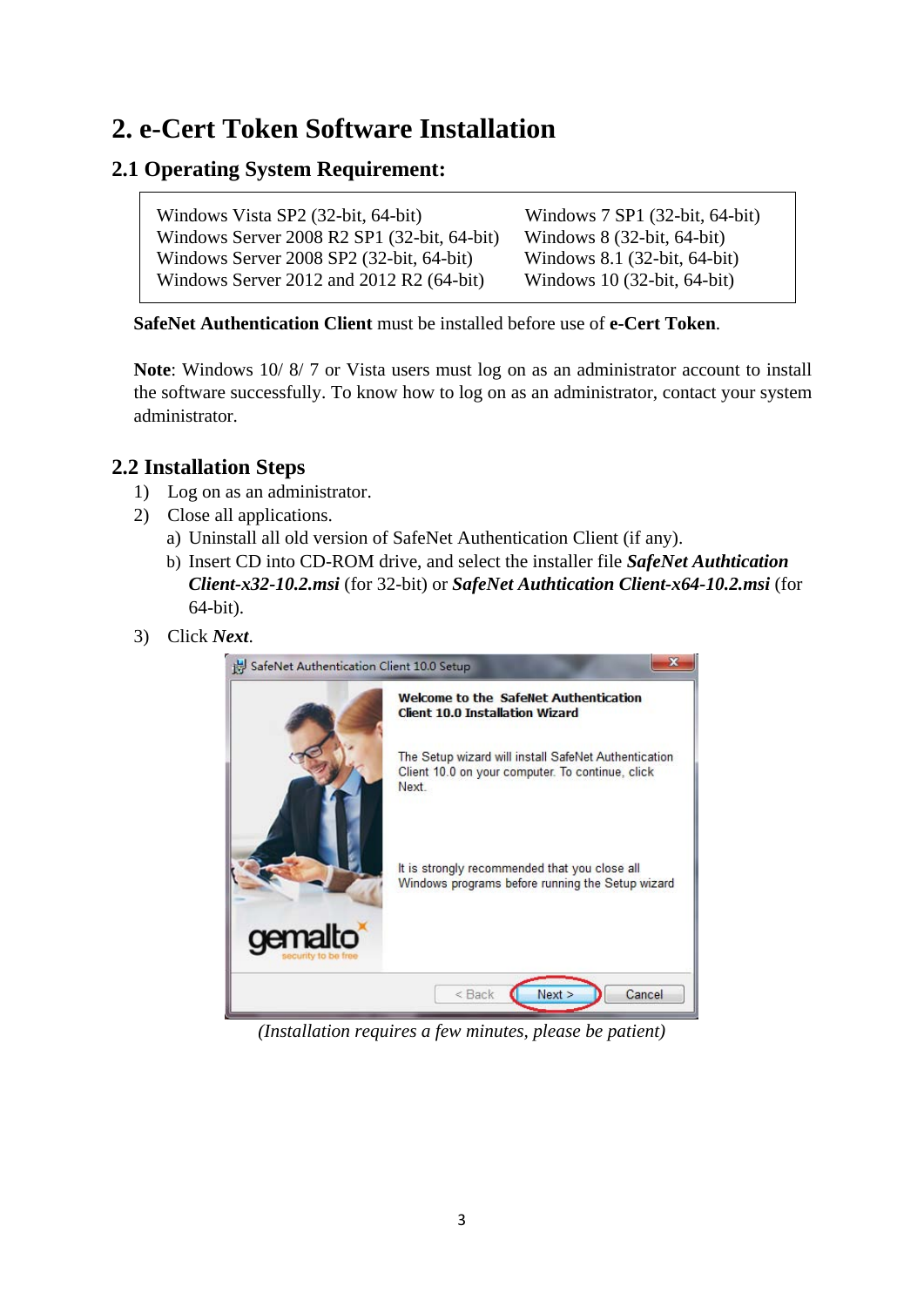4) Select your *interface language* as *"English"*, and then click *Next* to continue. Read the "License Agreement" and select "*I accept the license agreement*" (to accept the terms and agreements), and then select *Next* to continue the installation.

| <b>Interface Language</b><br>Select the interface language.       | gemalto*         | <b>License Agreement</b><br>Please read the following license agreement carefully.                                                      |
|-------------------------------------------------------------------|------------------|-----------------------------------------------------------------------------------------------------------------------------------------|
|                                                                   |                  | <b>SAFENET SOFTWARE LICENSE TERMS</b><br><b>SafeNet Authentication Client</b>                                                           |
| Select the SafeNet Authentication Client 10.0 interface language: |                  | Legal notice:                                                                                                                           |
| English<br>English                                                |                  | SafeNet software is not sold; rather, copies of SafeNet software are                                                                    |
| <b>Russian</b>                                                    |                  | licensed all the way through the distribution channel to the end user.<br>UNI ESS YOU HAVE ANOTHER AGREEMENT DIRECTLY WITH SAFENET THAT |
| Spanish<br>French                                                 |                  | CONTROLS AND ALTERS YOUR USE OR DISTRIBUTION OF THE SAFENET                                                                             |
| Polish                                                            |                  | SOFTWARE, THE TERMS AND CONDITIONS OF THE APPLICABLE LICENSE                                                                            |
| German                                                            |                  | I accept the license agreement                                                                                                          |
| Chinese<br>Portuguese                                             |                  | I do not accept the license agreement                                                                                                   |
| Thai<br>InstallShie                                               |                  | <b>InstallShield</b>                                                                                                                    |
| French (Canada)<br>Hungarian                                      | Next ><br>Cancel |                                                                                                                                         |
| Italian                                                           |                  | $Back$<br>Cancel<br>Next                                                                                                                |

5) Click *Next* go to *Step 6*.

\*If you want to change the Installation Destination Folder, Click *Change*. Select a folder or Create a new folder on Windows as the Installation Destination Folder. Click *OK*.

| SafeNet Authentication Client 10.0 Setup                                                                                | $\mathbf{x}$ | SafeNet Authentication Client 10.0 Setup                                      | $\mathbf{x}$ |
|-------------------------------------------------------------------------------------------------------------------------|--------------|-------------------------------------------------------------------------------|--------------|
| <b>Destination Folder</b><br>Click Next to install to this folder, or click Change to install<br>to a different folder. | gemalto*     | <b>Change Current Destination Folder</b><br>Browse to the destination folder. | gemalto      |
| Install SafeNet Authentication Client 10.0 to:<br>C:\Program Files\SafeNet\Authentication\                              | Change       | Look in:<br>Authentication<br>Folder name:                                    | 面            |
| InstallShield<br>< Back<br>Next                                                                                         | Cancel       | C: \Program Files\SafeNet\Authentication\<br>InstallShield                    | Cancel<br>ок |

6) Click *Install* to install the *SafeNet Authentication Client*. When the Installation complete, Click *Finish* to exit Setup.

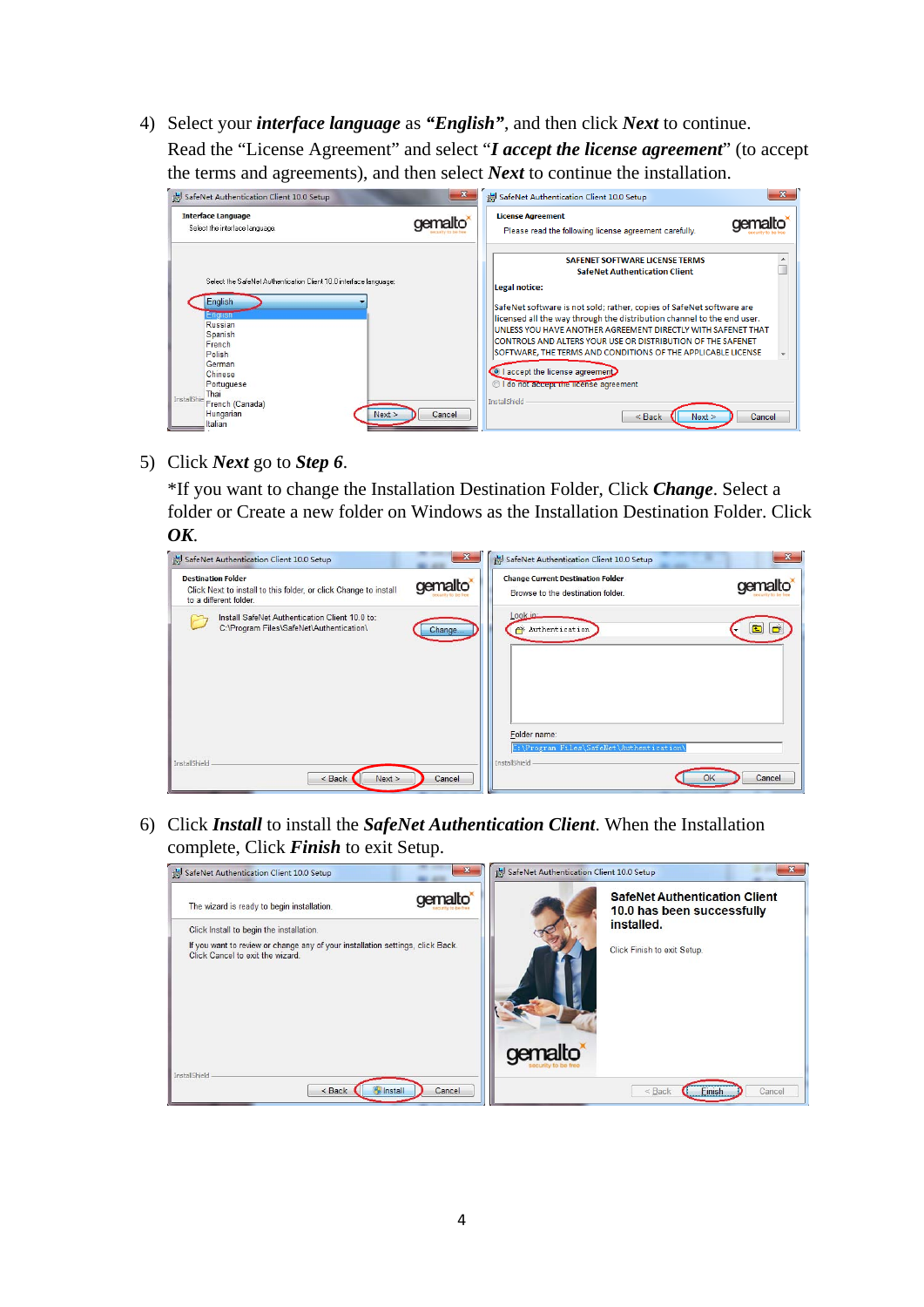### **3. View Hongkong Post e-Cert Certificate**

1) Open *SafeNet Authentication Client* by selecting the *Start* menu, under *Programs > SafeNet > SafeNet Authentication Client Tools*. Then Select advanced view icon .

|                               |            | gemalto <sup>®</sup>                |  |  |
|-------------------------------|------------|-------------------------------------|--|--|
| SafeNet Authentication Client |            | 178                                 |  |  |
| fly Token                     |            | <b>Excuse Token</b>                 |  |  |
|                               | deskrakesk | Change Token Pannword               |  |  |
|                               |            | <b>Hallenk Token</b>                |  |  |
|                               | (x         | Belete Token Centent                |  |  |
|                               |            | View Token Info                     |  |  |
|                               |            | Disconnect Sufallet (Polen Victual) |  |  |

2) Select *My Token* to expand *User Certificate* panel and then click on the user certificate to view details.

| SafeNet Authentication Client Tools                                                                                                                                               |                                                                                                                                                                                                                                                                                                                                                       |                                                                                                                                                                                                                                                                      | <b>RESIDENCE AND THE</b> | S SafeNet Authentication Client Tools                                                                                                                                           |                                                                          | <b>CHARLES</b>                                                  |
|-----------------------------------------------------------------------------------------------------------------------------------------------------------------------------------|-------------------------------------------------------------------------------------------------------------------------------------------------------------------------------------------------------------------------------------------------------------------------------------------------------------------------------------------------------|----------------------------------------------------------------------------------------------------------------------------------------------------------------------------------------------------------------------------------------------------------------------|--------------------------|---------------------------------------------------------------------------------------------------------------------------------------------------------------------------------|--------------------------------------------------------------------------|-----------------------------------------------------------------|
|                                                                                                                                                                                   |                                                                                                                                                                                                                                                                                                                                                       |                                                                                                                                                                                                                                                                      | gemalto <sup>*</sup>     |                                                                                                                                                                                 |                                                                          | gemalto                                                         |
| SafeNet Authentication Client                                                                                                                                                     |                                                                                                                                                                                                                                                                                                                                                       | <b>90178</b>                                                                                                                                                                                                                                                         |                          | SafeNet Authentication Client                                                                                                                                                   |                                                                          | <b>90178</b>                                                    |
| SafeNet Authentination Client Tools<br>$\sqrt{ }$<br>a is by Token<br>. C User certificates<br><b>Call TBC</b> Text Four<br><b>CA</b> certificates<br>Settings<br>Client Settings | <b>6854541255</b><br>Taken news<br>Token category<br>Reader none<br>Terial susher<br>Total memory capacity<br>Free space<br>Mardeare version.<br>Fireware version.<br>Card IB<br>Fredert name<br>$H = 1.1$<br>Card type<br>OS version<br>Back version.<br>Caller<br>Supported key nize<br><b>Token Password</b><br>Token Paxmerd retries resaining 15 | My Taken.<br><b>Racdeure</b><br>$AIS$ $168.0$<br>Outcompagne<br>73728<br>32767<br>4.29<br>1.0<br><b>ODBRZYSPS</b><br>aTaken PRO Java 72X 05755<br>Taken 4, 29, 1, 1, 0, 0<br>Java Card<br>«Tohen Java Applet 1.1.25<br><b>K/A</b><br>$32u+$<br>2048 Sixs<br>Present. |                          | SafeFet Authentication Client Tools<br>$\sqrt{10k+11}$<br>. If By Token<br>. C Vier certificates<br><b>Call TBC</b> Test Four<br>CA certificates<br>Settings<br>Client Settings | 国国<br>Issued To<br>Issued By<br>F. THC Tex<br>Hongkong Post Trial e-Cert | Turpeass<br>Espiratio<br>$28 - 8 + 1 - 2017$<br>All application |
| --<br>1. 6                                                                                                                                                                        | <b>Bazista Token Password retries</b>                                                                                                                                                                                                                                                                                                                 | 15                                                                                                                                                                                                                                                                   | $\sim$                   | $\epsilon$ by<br>$\rightarrow$                                                                                                                                                  | m.<br>$\sim$                                                             |                                                                 |
|                                                                                                                                                                                   |                                                                                                                                                                                                                                                                                                                                                       | A GEMALTO.COM                                                                                                                                                                                                                                                        |                          |                                                                                                                                                                                 |                                                                          | <b>ED GEMALTO.COM</b>                                           |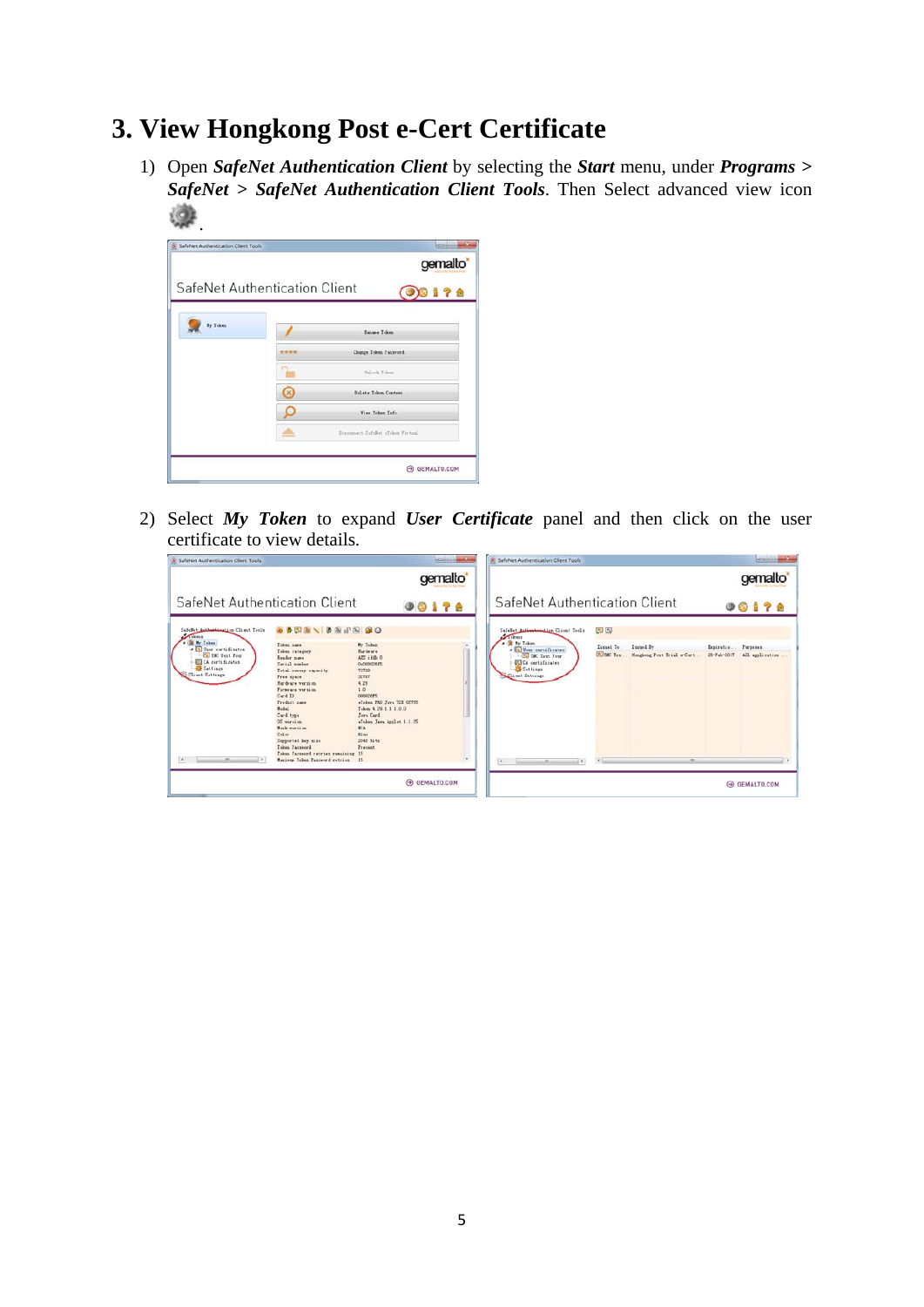### **4. Change e-Cert Token Password**

- 1) Insert the *e-Cert Token* into the computer.
- 2) Open *SafeNet Authentication Client* by selecting the *Start* menu, under *Programs > SafeNet > SafeNet Authentication Client Tools*.
- 3) Select *Change Token Password*.



**You are advised to keep the PIN of your e-Cert Token in safe custody. Hongkong Post CA will not keep the PIN of your e-Cert Token. If the PIN is lost or forgotten, for security reason, you have to revoke your e-Cert and apply for a new e-Cert accordingly. You will need to pay for the subscription fee as prescribed on the application form.**

- 4) *The Change Password Window* opens.
	- a. In the *Current Token Password* Field, enter the *8-digit PIN provided in the Hongkong Post e-Cert PIN envelope*.
	- b. In the *New Token Password* Field, enter a new password.
	- c. In the *Confirm Password* Field, re-enter the new password.
	- d. Confirm change of password and select *OK*.



e. Click *OK* to complete the procedure.



#### **Note**

- **Logon retries times before token is locked has preset to** 15 times.
- It is suggested to set a minimum password length of 8 digits containing uppercase letters, lowercase letters, numbers and special characters (i.e. !, \$, #, %).
- If you lost or forget your e-Cert Token password, for security reason, you have to revoke your e-Cert, and then apply for a new e-Cert accordingly. You will need to pay for the subscription fee as prescribed on the application form.